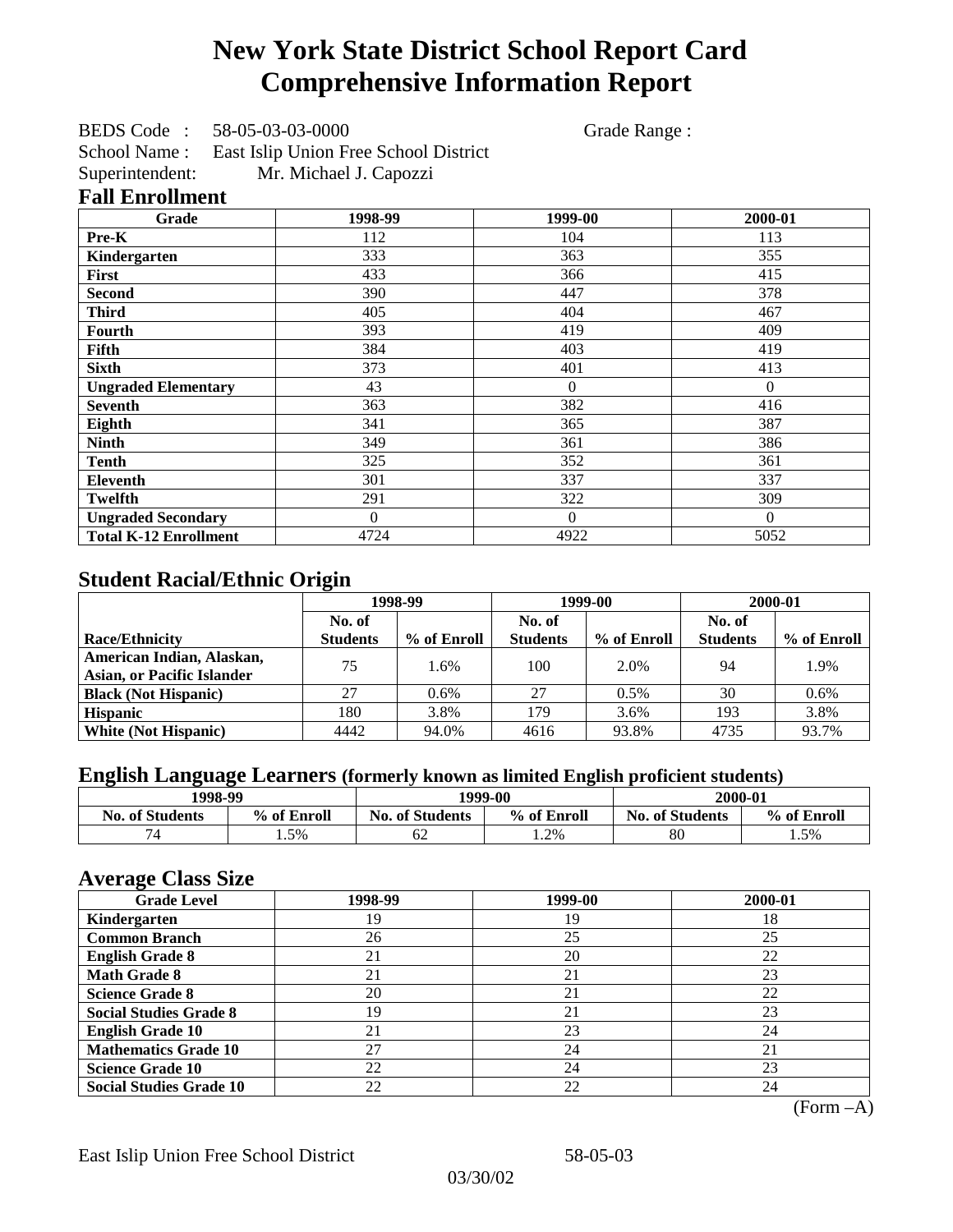## **District Need to Resource Capacity Category**

| <b>N/RC Category</b> | <b>Description</b>                                                  |
|----------------------|---------------------------------------------------------------------|
|                      | This is a school district with average student needs in relation to |
|                      | district resource capacity.                                         |

### **Similar School Group and Description**

| <b>Similar School Group</b> | <b>Description</b> |
|-----------------------------|--------------------|
| <b>NA</b>                   | <b>NA</b>          |
|                             |                    |

**All schools within the same N/RC category are divided into three similar groups defined by the percentage of students in the school who are eligible for the free lunch program and/or who are English Language Learners (formerly known as Limited English proficient).**

## **Attendance and Suspension**

|                               | 1997-98         |         |                 | 1998-99 | 1999-00         |         |
|-------------------------------|-----------------|---------|-----------------|---------|-----------------|---------|
|                               | No. of          | $%$ of  | No. of          | $%$ of  | No. of          | $%$ of  |
|                               | <b>Students</b> | Enroll. | <b>Students</b> | Enroll. | <b>Students</b> | Enroll. |
| <b>Annual Attendance Rate</b> |                 | 95.4%   |                 | 95.2%   |                 | 95.1%   |
| <b>Student Suspensions</b>    | 244             | 5.2%    | 198             | 4.2%    | l 43            | 2.9%    |

## **Student Socioeconomic and Stability Indicators (Percent of Enrollment)**

|                          | 1998-99   | 1999-00   | 2000-01 |
|--------------------------|-----------|-----------|---------|
| <b>Free Lunch</b>        | 6.4%      | 7.6%      | 5.4%    |
| <b>Reduced Lunch</b>     | 2.5%      | 3.6%      | 3.3%    |
| <b>Public Assistance</b> | N/A       | N/A       | N/A     |
| <b>Student Stability</b> | <b>NA</b> | <b>NA</b> | ΝA      |

### **Staff Counts**

| <b>Staff</b>                            | 2000-01 |
|-----------------------------------------|---------|
| <b>Total Teachers</b>                   | 356     |
| <b>Total Other Professional Staff</b>   | 13      |
| <b>Total Paraprofessionals</b>          | 83      |
| <b>Teaching out of Certification *</b>  |         |
| <b>Teachers with Temporary Licenses</b> |         |

\*Teaching out of certification more than on an incidental basis.

(Form –B)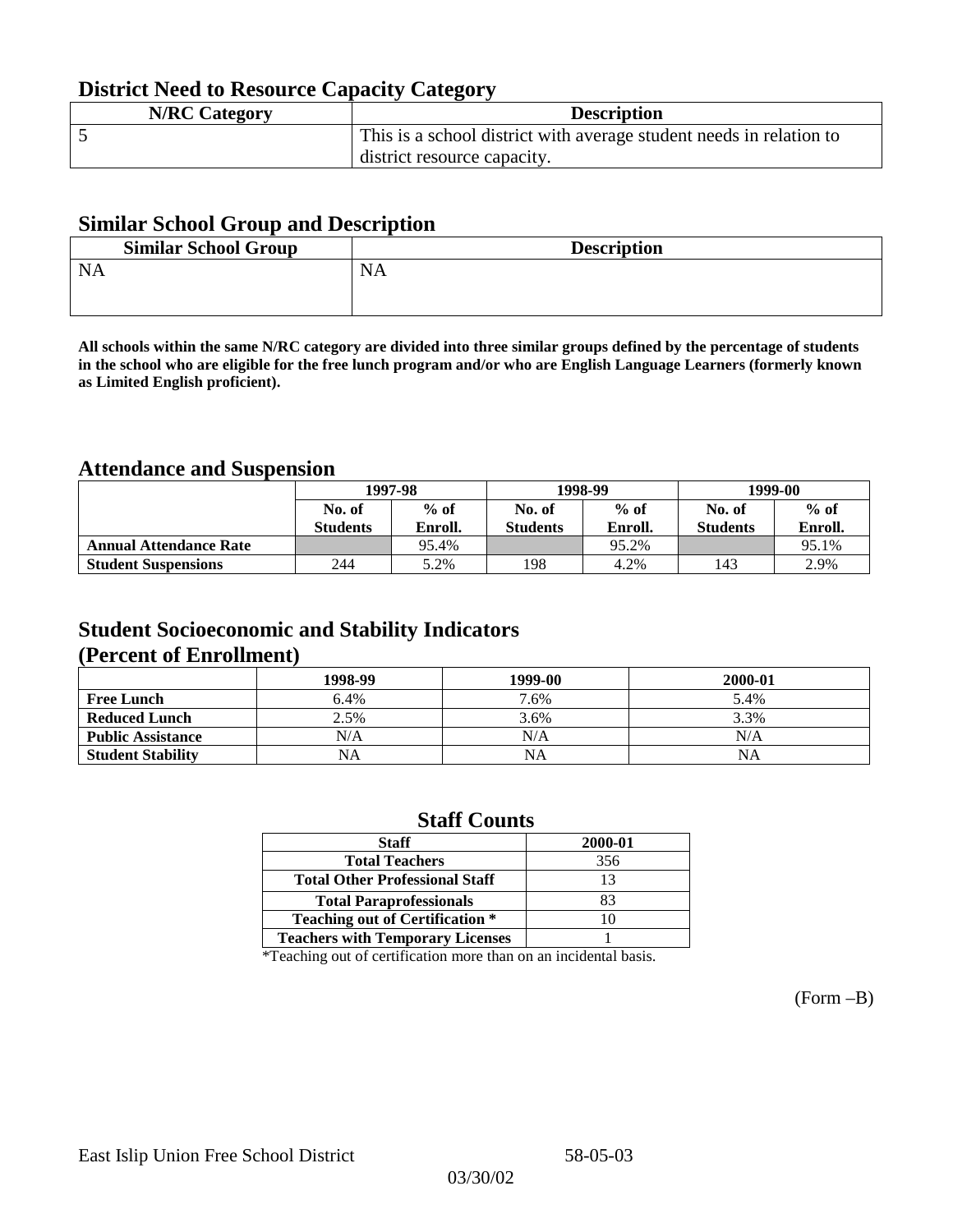# **High School Graduates and Dropouts**

|                           | 1998-99                           |                                                    | 1999-00                   |                                   |                                                    |                                  | 2000-01                           |                                                    |
|---------------------------|-----------------------------------|----------------------------------------------------|---------------------------|-----------------------------------|----------------------------------------------------|----------------------------------|-----------------------------------|----------------------------------------------------|
| <b>Total</b><br>Graduates | <b>Regents</b><br><b>Diplomas</b> | $\frac{0}{0}$<br><b>Regents</b><br><b>Diplomas</b> | Total<br><b>Graduates</b> | <b>Regents</b><br><b>Diplomas</b> | $\frac{6}{6}$<br><b>Regents</b><br><b>Diplomas</b> | <b>Total</b><br><b>Graduates</b> | <b>Regents</b><br><b>Diplomas</b> | $\frac{0}{0}$<br><b>Regents</b><br><b>Diplomas</b> |
| 273                       | 190                               | 70%                                                | 297                       | 219                               | 74%                                                | 266                              | 204                               | 77%                                                |

## **High School Graduates\* Earning Regents Diplomas (All Students)**

## **Distribution of 2000-01 Graduates (All Students)**

|               | To 4-vear | To 2-year                | <b>To Other Post-</b> |                        |                   |       |
|---------------|-----------|--------------------------|-----------------------|------------------------|-------------------|-------|
|               | College   | College                  | Secondary             | <b>To the Military</b> | <b>Employment</b> | Other |
| <b>Number</b> | 139       | $\overline{\phantom{a}}$ |                       |                        |                   |       |
| Percent       | 52%       | 27%                      | 1%                    | 5%                     | 7%                | 7%    |

### **2000-01 High School Completers with Disabilities**

| Graduates* | <b>Regents</b><br><b>Diplomas</b> | <b>IEP Diplomas</b><br>or Certificates | <b>All 2000-01</b><br>completers |
|------------|-----------------------------------|----------------------------------------|----------------------------------|
| a          | b)                                | $\mathbf{r}$                           | $(a+c)$                          |
|            |                                   |                                        |                                  |

\* Local Diplomas (including local diplomas with Regents endorsements)

## **High School Noncompletion Rates**

| $\tilde{\phantom{a}}$ | 1998-99         |         |                 | 1999-00 | 2000-01         |         |
|-----------------------|-----------------|---------|-----------------|---------|-----------------|---------|
|                       | No. of          | $%$ of  | No. of          | $%$ of  | No. of          | $%$ of  |
|                       | <b>Students</b> | Enroll. | <b>Students</b> | Enroll. | <b>Students</b> | Enroll. |
| Dropped out           | 59              | 4.7%    | 104             | 7.6%    | 34              | 2.4%    |
| Entered GED program*  |                 | 0.0%    |                 | $0.0\%$ |                 | $0.0\%$ |

\* The number and percentage of students who entered an alternative program leading to a high school equivalency diploma during each school year.

 $(Form - C)$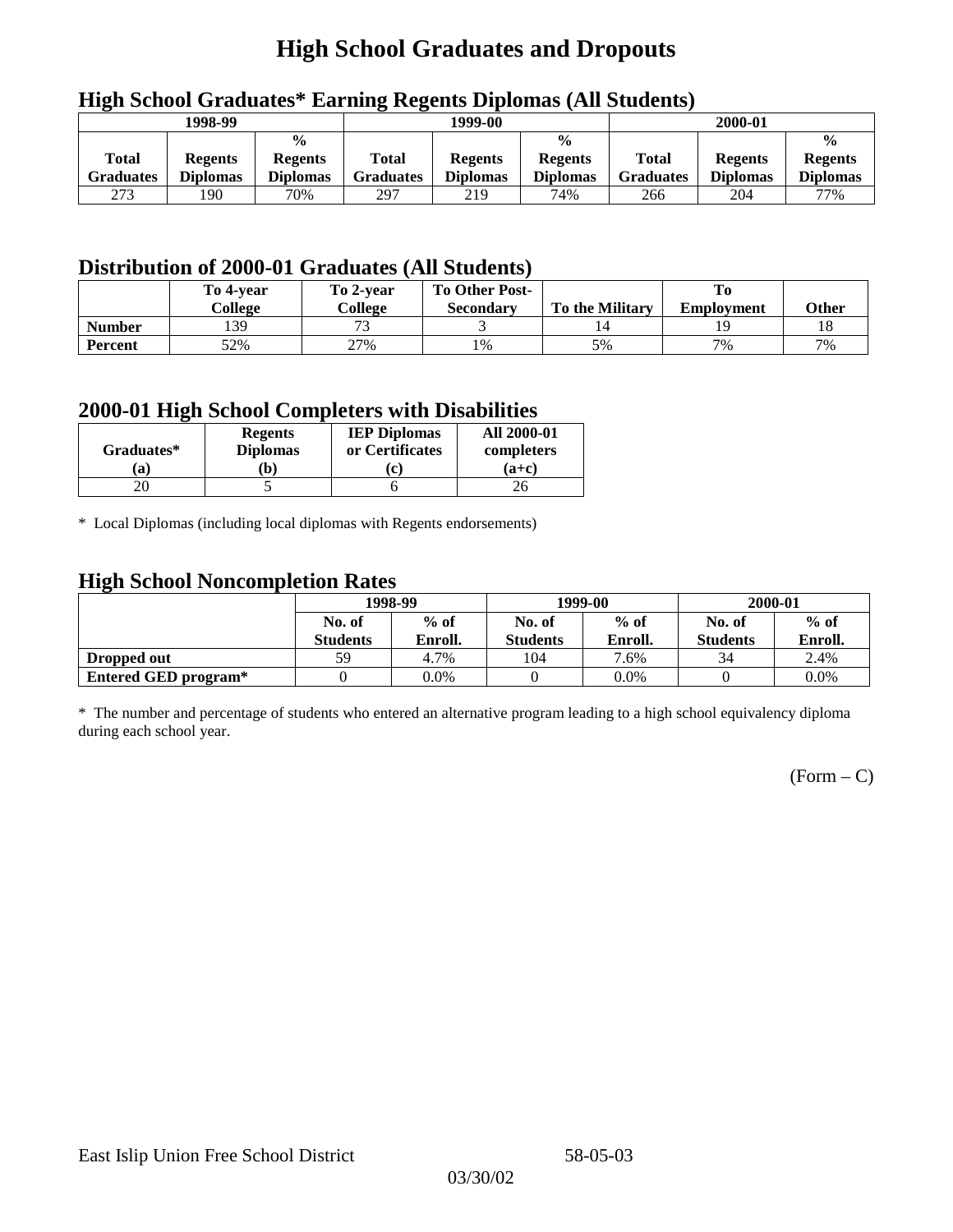# **Second Language Proficiency Examinations**

|                | 1998-99           |           |                   | 1999-00   | 2000-01           |           |  |
|----------------|-------------------|-----------|-------------------|-----------|-------------------|-----------|--|
| <b>Test</b>    | <b>No. Tested</b> | % Passing | <b>No. Tested</b> | % Passing | <b>No. Tested</b> | % Passing |  |
| French         |                   | 95%       |                   | 98%       | 40                | 100%      |  |
| <b>German</b>  |                   | $0\%$     |                   | 0%        |                   | 0%        |  |
| <b>Italian</b> | 63                | 95%       | 86                | 97%       | 58                | 98%       |  |
| Latin          |                   | 0%        |                   | 0%        |                   | 0%        |  |
| <b>Spanish</b> | 188               | 97%       | 169               | 98%       | 226               | 99%       |  |

#### **General Education Students**

### **Students with Disabilities**

|                | 1998-99    |           |                   | 1999-00   | 2000-01           |           |  |
|----------------|------------|-----------|-------------------|-----------|-------------------|-----------|--|
| <b>Test</b>    | No. Tested | % Passing | <b>No. Tested</b> | % Passing | <b>No. Tested</b> | % Passing |  |
| French         |            | 0%        |                   |           |                   |           |  |
| German         |            | 0%        |                   | 0%        |                   | 0%        |  |
| <b>Italian</b> |            |           |                   | 86%       |                   |           |  |
| Latin          |            | 0%        |                   | 0%        |                   | 0%        |  |
| <b>Spanish</b> |            |           |                   | 89%       | 20                | 75%       |  |

**School reports contain data for students with disabilities for the 1999-00 and 2000-01 school years only because of changes in data collection procedures; 1998-99 data do not appear. District reports contain data for all students with disabilities enrolled in the district for the 1998-99, 1999-00 and 2000-01 school years.**

 $(Form - D)$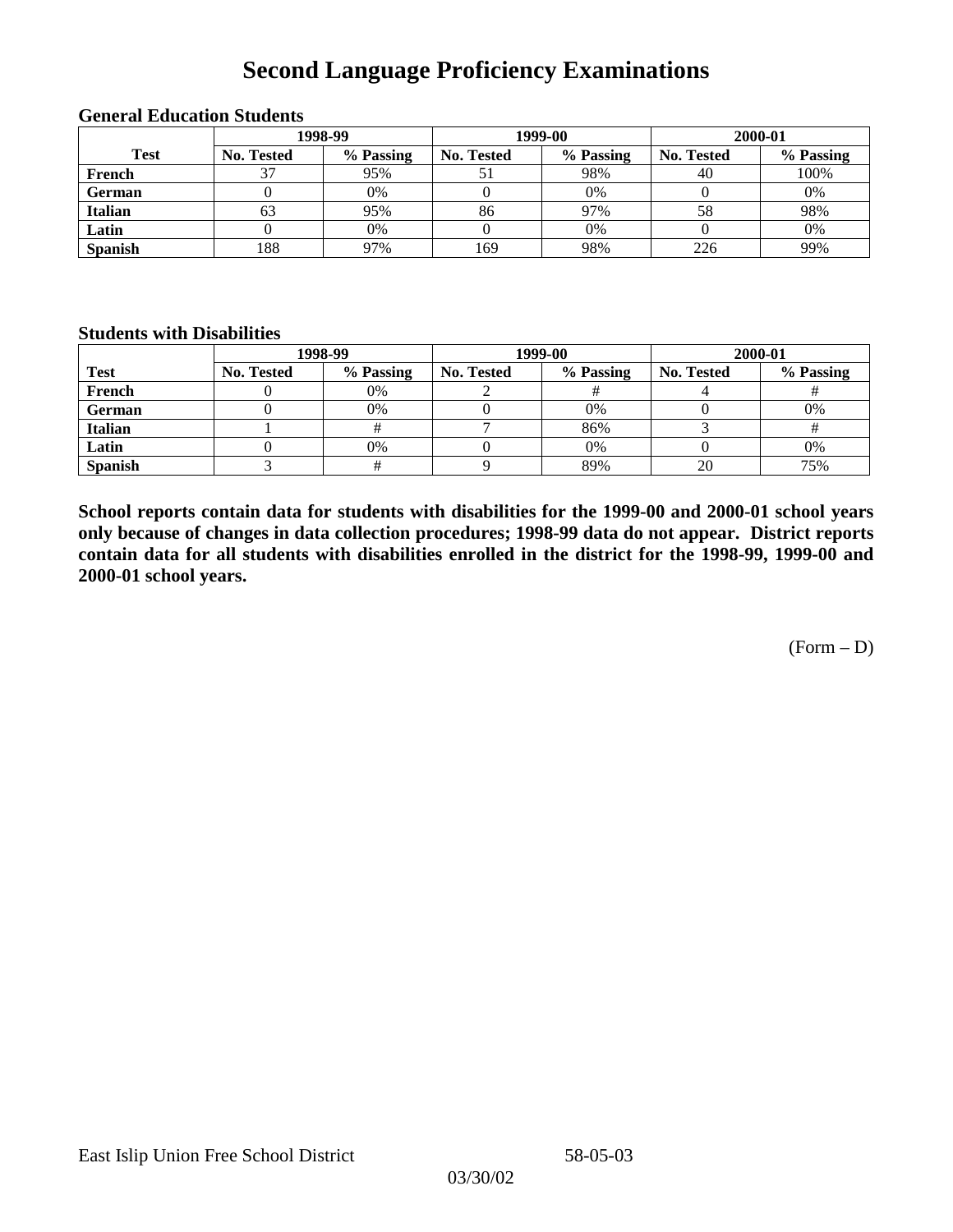# **Regents Competency Tests**

| 1998-99               |                   |           |                   | 1999-00   | 2000-01           |           |  |
|-----------------------|-------------------|-----------|-------------------|-----------|-------------------|-----------|--|
| <b>Test</b>           | <b>No. Tested</b> | % Passing | <b>No. Tested</b> | % Passing | <b>No. Tested</b> | % Passing |  |
| <b>Math</b>           |                   | 56%       | 20                | 90%       |                   | 0%        |  |
| <b>Science</b>        | 35                | 71%       | 36                | 69%       |                   |           |  |
| <b>Reading</b>        | 23                | 91%       | 4                 |           |                   | 0%        |  |
| Writing               | 24                | 83%       |                   | 71%       |                   |           |  |
| <b>Global Studies</b> | 59                | 46%       | 16                | 25%       |                   | 67%       |  |
| US Hist & Gov't.      | 64                | 73%       | 66                | 73%       | 10                | 70%       |  |

#### **General Education Students**

### **Students with Disabilities**

|                       |                   | 1998-99   | 1999-00    |           | 2000-01    |           |
|-----------------------|-------------------|-----------|------------|-----------|------------|-----------|
| <b>Test</b>           | <b>No. Tested</b> | % Passing | No. Tested | % Passing | No. Tested | % Passing |
| <b>Math</b>           | 16                | 62%       | 23         | 78%       |            | 65%       |
| <b>Science</b>        | 27                | 52%       | 27         | 81%       | 10         | 50%       |
| <b>Reading</b>        |                   | 100%      | 14         | 64%       |            |           |
| Writing               |                   | 91%       | 10         | 100%      |            | 0%        |
| <b>Global Studies</b> | 13                | 69%       |            | 29%       |            | 0%        |
| US Hist & Gov't.      |                   | 50%       |            | 62%       |            |           |

**School reports contain data for students with disabilities for the 1999-00 and 2000-01 school years only because of changes in data collection procedures; 1998-99 data do not appear. District reports contain data for all students with disabilities enrolled in the district for the 1998-99, 1999-00 and 2000-01 school years.**

(Form –E)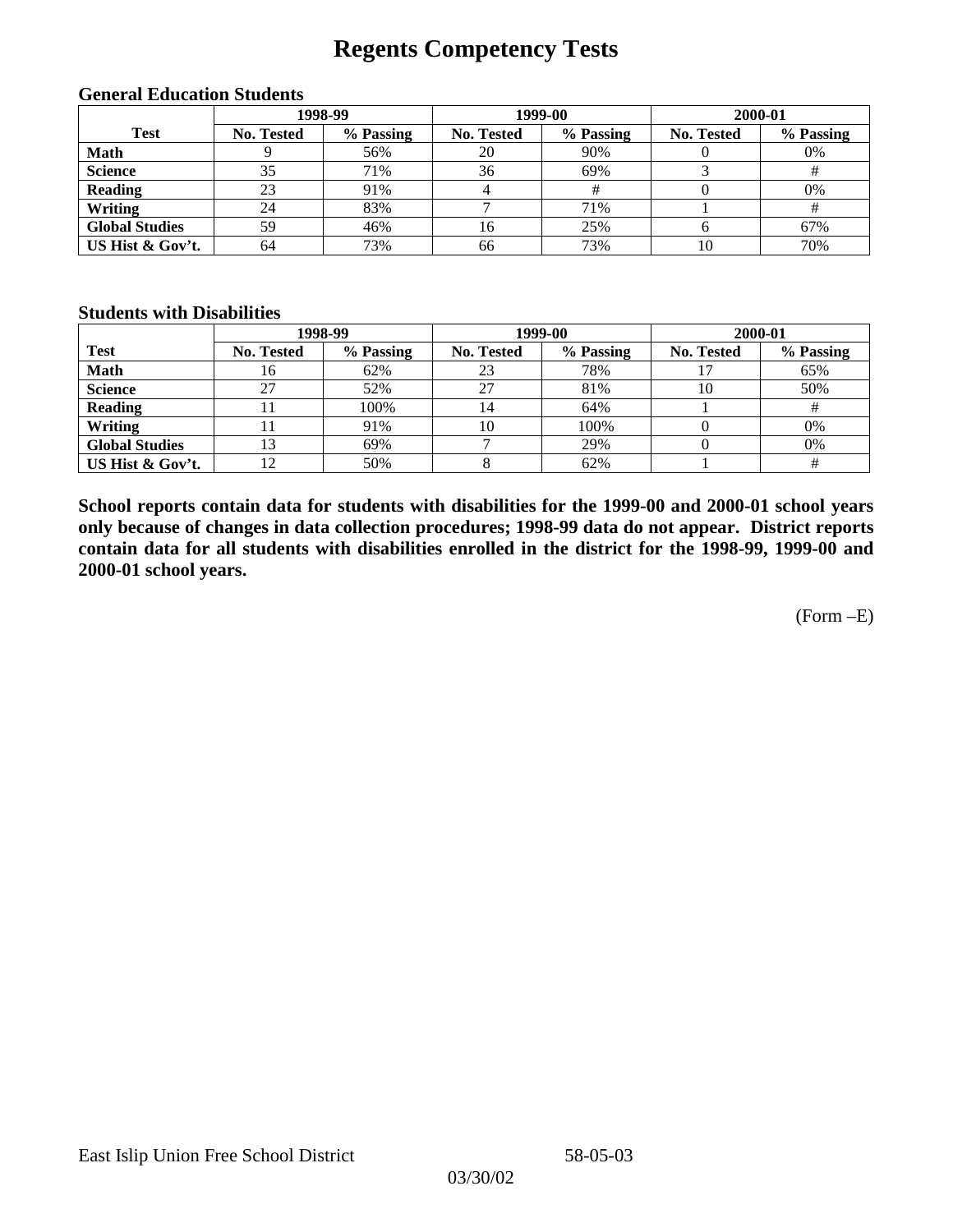|                                                             | <b>All Students</b> |                                                        |                  | <b>Students with Disabilities</b> |                  |                  |  |  |
|-------------------------------------------------------------|---------------------|--------------------------------------------------------|------------------|-----------------------------------|------------------|------------------|--|--|
|                                                             | 1999                | 2000                                                   | 2001             | 1999                              | 2000             | 2001             |  |  |
|                                                             |                     | <b>Comprehensive English</b>                           |                  |                                   |                  |                  |  |  |
| Number Tested                                               | 293                 | 309                                                    | 251              | 17                                | 22               | 24               |  |  |
| Number scoring 55 to 100                                    | 273                 | 298                                                    | 245              | 13                                | 19               | 20               |  |  |
| Number scoring 65 to 100                                    | 257                 | 265                                                    | 226              | 12                                | 12               | 17               |  |  |
| Number scoring 85 to 100                                    | 58                  | 29                                                     | 105              | $\overline{0}$                    | $\overline{0}$   | $\overline{0}$   |  |  |
| Percentage of Tested Scoring 55-100                         | 93%                 | 96%                                                    | 98%              | 76%                               | 86%              | 83%              |  |  |
| Percentage of Tested Scoring 65-100                         | 88%                 | 86%                                                    | 90%              | 71%                               | 55%              | 71%              |  |  |
| Percentage of Tested Scoring 85-100                         | 20%                 | 9%                                                     | 42%              | $0\%$                             | 0%               | $0\%$            |  |  |
|                                                             |                     | Math I                                                 |                  |                                   |                  |                  |  |  |
| Number Tested<br>31<br>34<br>430<br>439<br>146<br>13        |                     |                                                        |                  |                                   |                  |                  |  |  |
| Number scoring 55 to 100                                    | 353                 | 363                                                    | 97               | 20                                | 22               | 5                |  |  |
| Number scoring 65 to 100                                    | 298                 | 331                                                    | 67               | 14                                | 13               | $\overline{3}$   |  |  |
| Number scoring 85 to 100                                    | $\overline{127}$    | 189                                                    | $\overline{7}$   | $\overline{4}$                    | 6                | $\overline{0}$   |  |  |
| Percentage of Tested Scoring 55-100                         | 82%                 | 83%                                                    | 66%              | 65%                               | 65%              | 38%              |  |  |
| Percentage of Tested Scoring 65-100                         | 69%                 | 75%                                                    | 46%              | 45%                               | 38%              | 23%              |  |  |
| Percentage of Tested Scoring 85-100                         | 30%                 | 43%                                                    | 5%               | 13%                               | 18%              | $0\%$            |  |  |
| Math A                                                      |                     |                                                        |                  |                                   |                  |                  |  |  |
| Number Tested                                               | $\boldsymbol{0}$    | $\mathbf{0}$                                           | $\mathbf{0}$     | $\overline{0}$                    | $\boldsymbol{0}$ | $\boldsymbol{0}$ |  |  |
| Number scoring 55 to 100                                    | $\overline{0}$      | $\overline{0}$                                         | $\overline{0}$   | $\overline{0}$                    | $\overline{0}$   | $\mathbf{0}$     |  |  |
| Number scoring 65 to 100                                    | $\mathbf{0}$        | $\mathbf{0}$                                           | $\overline{0}$   | $\theta$                          | $\boldsymbol{0}$ | $\boldsymbol{0}$ |  |  |
| Number scoring 85 to 100                                    | $\overline{0}$      | $\overline{0}$                                         | $\mathbf{0}$     | $\mathbf{0}$                      | $\mathbf{0}$     | $\boldsymbol{0}$ |  |  |
| Percentage of Tested Scoring 55-100                         | 0%                  | 0%                                                     | 0%               | 0%                                | 0%               | 0%               |  |  |
| Percentage of Tested Scoring 65-100                         | 0%                  | 0%                                                     | 0%               | 0%                                | 0%               | 0%               |  |  |
| Percentage of Tested Scoring 85-100                         | 0%                  | 0%                                                     | 0%               | 0%                                | 0%               | $0\%$            |  |  |
|                                                             |                     | <b>Global Studies (last administered January 2000)</b> |                  |                                   |                  |                  |  |  |
| <b>Number Tested</b>                                        | 316                 | 19                                                     |                  | 13                                | $\mathbf{0}$     |                  |  |  |
| Number scoring 55 to 100                                    | 289                 | $\overline{15}$                                        |                  | $\overline{9}$                    | $\mathbf{0}$     |                  |  |  |
| Number scoring 65 to 100                                    | 280                 | 12                                                     |                  | 9                                 | $\mathbf{0}$     |                  |  |  |
| Number scoring 85 to 100                                    | 90                  | $\mathbf{1}$                                           |                  | $\overline{3}$                    | $\Omega$         |                  |  |  |
| Percentage of Tested Scoring 55-100                         | 91%                 | 79%                                                    |                  | 69%                               | $0\%$            |                  |  |  |
| Percentage of Tested Scoring 65-100                         | 89%                 | 63%                                                    |                  | 69%                               | 0%               |                  |  |  |
| Percentage of Tested Scoring 85-100                         | 28%                 | 5%                                                     |                  | 23%                               | 0%               |                  |  |  |
| Global History and Geography (first administered June 2000) |                     |                                                        |                  |                                   |                  |                  |  |  |
| Number Tested                                               |                     | 329                                                    | 363              |                                   | 22               | 25               |  |  |
| Number scoring 55 to 100                                    |                     | 313                                                    | $\overline{343}$ |                                   | $\overline{19}$  | $\overline{20}$  |  |  |
| Number scoring 65 to 100                                    |                     | 295                                                    | 322              |                                   | $\overline{16}$  | $\overline{17}$  |  |  |
| Number scoring 85 to 100                                    |                     | 111                                                    | 139              |                                   | $\overline{3}$   | $\overline{5}$   |  |  |
| Percentage of Tested Scoring 55-100                         |                     | 95%                                                    | 94%              |                                   | 86%              | 80%              |  |  |
| Percentage of Tested Scoring 65-100                         |                     | 90%                                                    | 89%              |                                   | 73%              | 68%              |  |  |
| Percentage of Tested Scoring 85-100                         |                     | 34%                                                    | 38%              |                                   | 14%              | 20%              |  |  |

 $(Form - G)$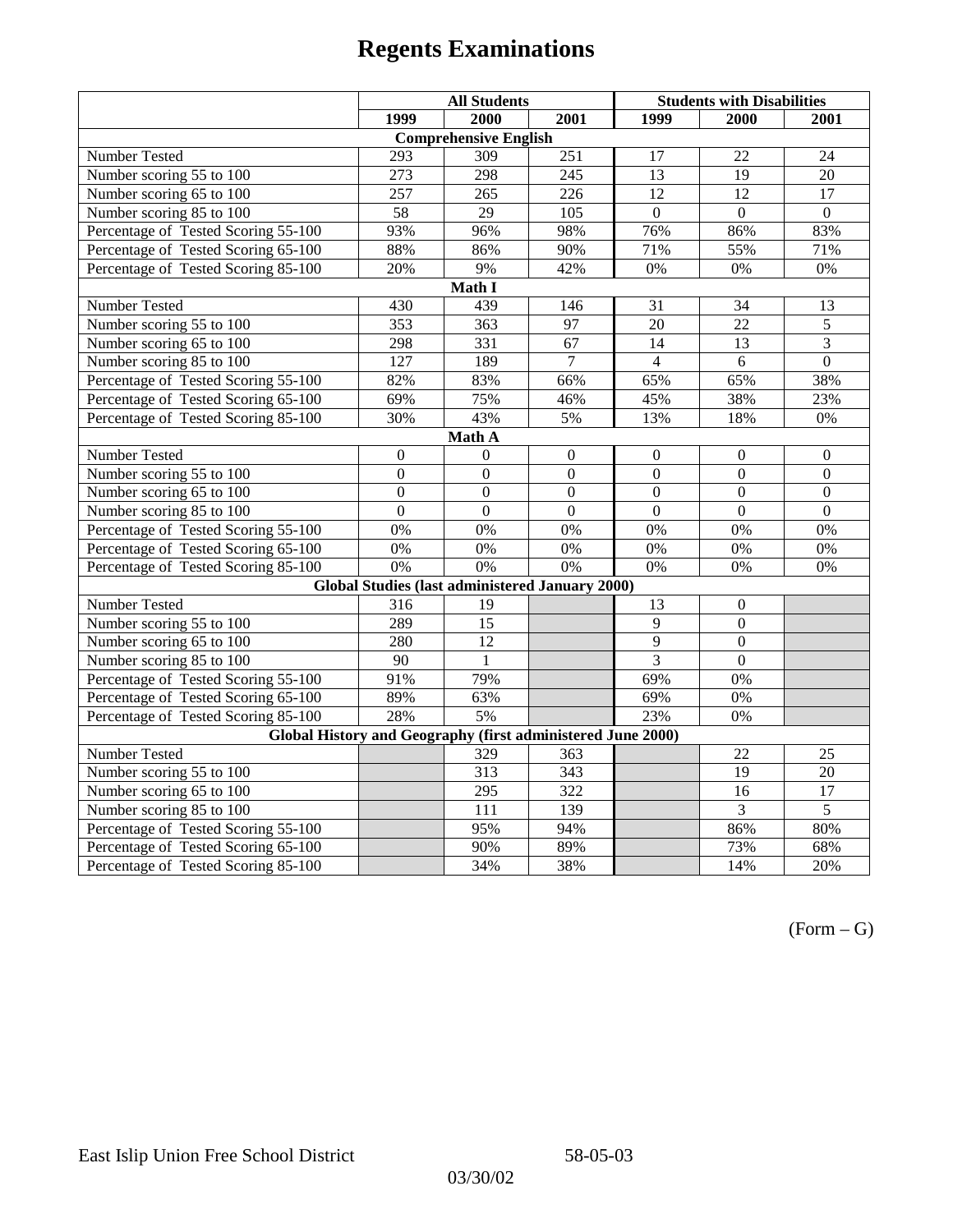|                                                              | <b>All Students</b> |      |          | <b>Students with Disabilities</b> |      |          |
|--------------------------------------------------------------|---------------------|------|----------|-----------------------------------|------|----------|
|                                                              | 1999                | 2000 | 2001     | 1999                              | 2000 | 2001     |
| U.S. History and Government (last administered January 2001) |                     |      |          |                                   |      |          |
| Number Tested                                                | 295                 | 329  | 24       | 12                                | 23   | $\Omega$ |
| Number scoring 55 to 100                                     | 259                 | 305  | 17       | 10                                | 17   | $\theta$ |
| Number scoring 65 to 100                                     | 235                 | 269  | 13       | 10                                | 15   | $\theta$ |
| Number scoring 85 to 100                                     | 51                  | 72   | $\Omega$ | $\mathfrak{D}$                    | 3    | $\Omega$ |
| Percentage of Tested Scoring 55-100                          | 88%                 | 93%  | 71%      | 83%                               | 74%  | $0\%$    |
| Percentage of Tested Scoring 65-100                          | 80%                 | 82%  | 54%      | 83%                               | 65%  | $0\%$    |
| Percentage of Tested Scoring 85-100                          | 17%                 | 22%  | $0\%$    | 17%                               | 13%  | $0\%$    |
| U.S. History and Government (first administered June 2001)   |                     |      |          |                                   |      |          |
| <b>Number Tested</b>                                         |                     |      | 325      |                                   |      | 22       |
| Number scoring 55 to 100                                     |                     |      | 303      |                                   |      | 15       |
| Number scoring 65 to 100                                     |                     |      | 275      |                                   |      | 12       |
| Number scoring 85 to 100                                     |                     |      | 108      |                                   |      | 3        |
| Percentage of Tested Scoring 55-100                          |                     |      | 93%      |                                   |      | 68%      |
| Percentage of Tested Scoring 65-100                          |                     |      | 85%      |                                   |      | 55%      |
| Percentage of Tested Scoring 85-100                          |                     |      | 33%      |                                   |      | 14%      |

(Form – H)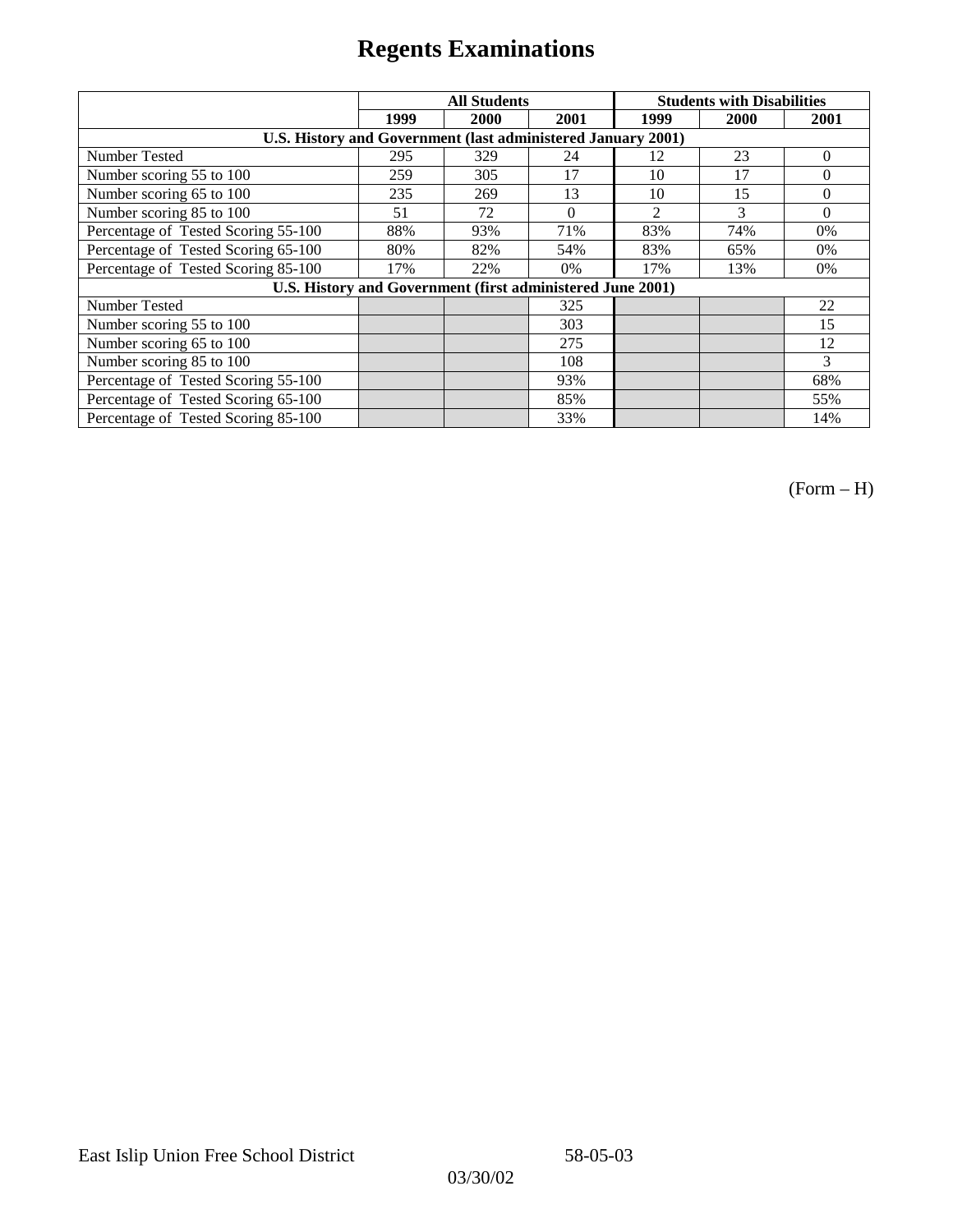# **Average Grade Enrollment**

### **All Students**

| Year | Grade 9<br><b>Enrollment</b><br>(June) | Grade 10<br><b>Enrollment</b><br>(June) | Grade 11<br><b>Enrollment</b><br>(June) | Grade 12<br><b>Enrollment</b><br>(June) | $\mathbf{AGE}^*$ |
|------|----------------------------------------|-----------------------------------------|-----------------------------------------|-----------------------------------------|------------------|
| 1999 | 363                                    | 336                                     | 316                                     | 300                                     | 329              |
| 2000 | 360                                    | 347                                     | 310                                     | 301                                     | 330              |
| 2001 | 382                                    | 356                                     | 330                                     | 297                                     | 341              |

\* In schools with no grade 9 - 12 enrollment, AGE is the grade 8 enrollment

### **Students with Disabilities**

| Year | Grade 9<br><b>Enrollment</b><br>(June) | Grade 10<br><b>Enrollment</b><br>(June) | Grade 11<br><b>Enrollment</b><br>(June) | Grade 12<br><b>Enrollment</b><br>(June) | $AGE^*$ |
|------|----------------------------------------|-----------------------------------------|-----------------------------------------|-----------------------------------------|---------|
| 1999 | 26                                     | 29                                      | 24                                      | 27                                      | 27      |
| 2000 | 26                                     | 21                                      | 26                                      | 18                                      | 23      |
| 2001 | 37                                     | 22                                      | 23                                      | 30                                      | 28      |

\* In schools with no grade 9 - 12 enrollment, AGE is the grade 8 enrollment

(Form – I)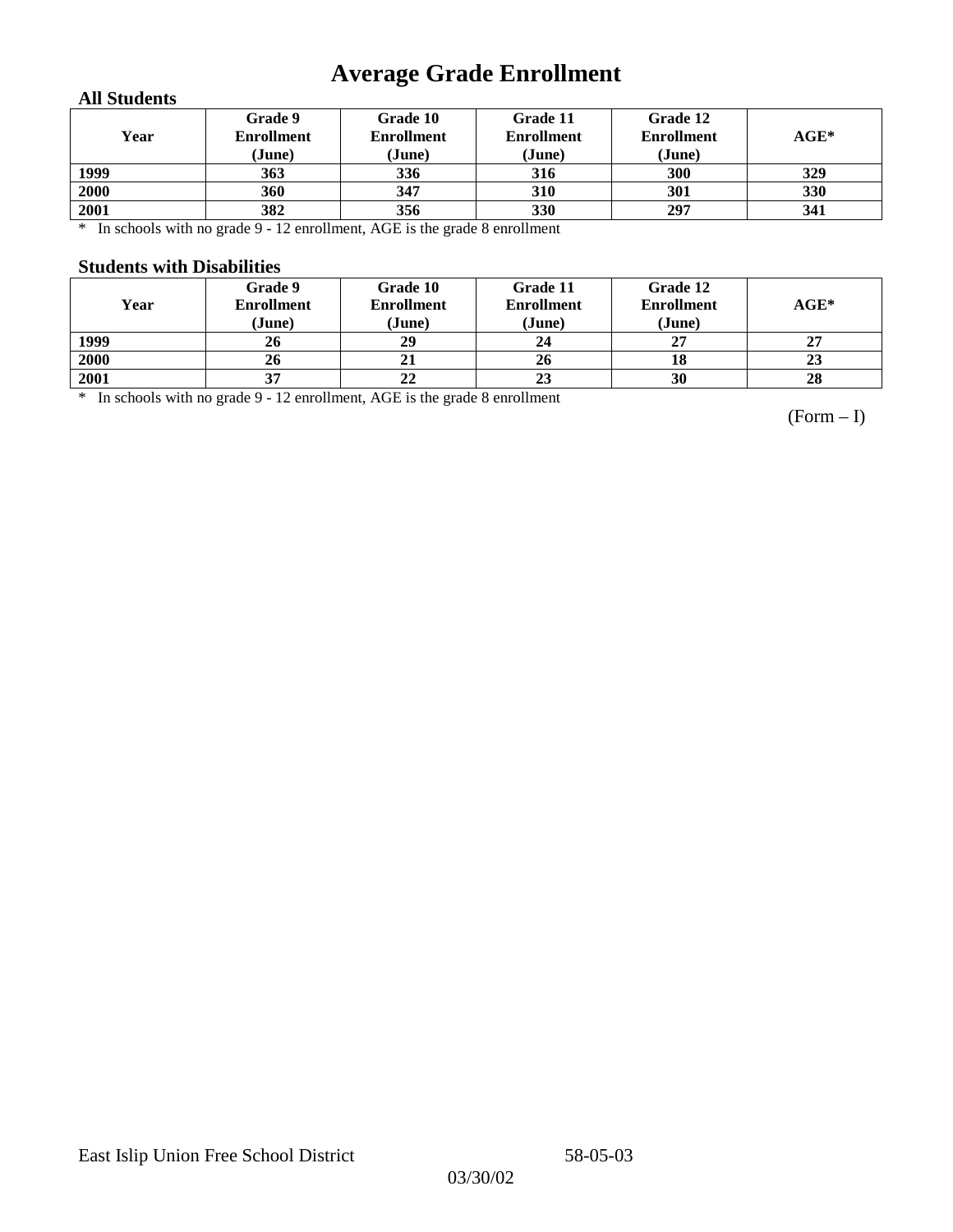|                                       | <b>All Students</b> |                              |                  | <b>Students with Disabilities</b> |                           |                          |
|---------------------------------------|---------------------|------------------------------|------------------|-----------------------------------|---------------------------|--------------------------|
|                                       | 1999                | 2000                         | 2001             | 1999                              | 2000                      | 2001                     |
| <b>Average Grade Enrollment (AGE)</b> | 329                 | 330                          | $\overline{341}$ | 27                                | $\overline{23}$           | $\overline{28}$          |
|                                       |                     | <b>Comprehensive French</b>  |                  |                                   |                           |                          |
| <b>Number Tested</b>                  | 31                  | 62                           | 35               | $\mathbf{0}$                      | 1                         | $\mathbf{0}$             |
| Number scoring 55 to 100              | $\overline{31}$     | 60                           | 34               | $\overline{0}$                    | $\#$                      | $\overline{0}$           |
| Number scoring 65 to 100              | 29                  | 56                           | 33               | $\mathbf{0}$                      | $\#$                      | $\mathbf{0}$             |
| Number scoring 85 to 100              | 16                  | 18                           | 16               | $\mathbf{0}$                      | $\overline{\#}$           | $\mathbf{0}$             |
| Percentage of AGE Tested              | 9%                  | 19%                          | 10%              | $0\%$                             | #                         | 0%                       |
| Percentage of AGE Scoring 55-100      | 9%                  | 18%                          | 10%              | 0%                                | $\#$                      | 0%                       |
| Percentage of AGE Scoring 65-100      | 9%                  | 17%                          | 10%              | 0%                                | $\overline{\overline{t}}$ | 0%                       |
| Percentage of AGE Scoring 85-100      | 5%                  | 5%                           | 5%               | $0\%$                             | #                         | $0\%$                    |
| Percentage of Tested Scoring 65-100   | 94%                 | 90%                          | 94%              | 0%                                | #                         | 0%                       |
|                                       |                     | <b>Comprehensive Italian</b> |                  |                                   |                           |                          |
| Number Tested                         | 37                  | 46                           | 53               | $\overline{2}$                    | $\overline{c}$            | 1                        |
| Number scoring 55 to 100              | 36                  | 46                           | 53               | $\frac{1}{2}$                     | $\overline{\#}$           | $\#$                     |
| Number scoring 65 to 100              | 35                  | 43                           | 51               | $\overline{\overline{H}}$         | $\overline{\overline{t}}$ | $\overline{+}$           |
| Number scoring 85 to 100              | $\overline{4}$      | 11                           | $\overline{20}$  | $\overline{\overline{t}}$         | $\overline{\overline{t}}$ | $\overline{\overline{}}$ |
| Percentage of AGE Tested              | 11%                 | 14%                          | 16%              | $\overline{\#}$                   | $\overline{\#}$           | $\overline{\overline{}}$ |
| Percentage of AGE Scoring 55-100      | 11%                 | 14%                          | 16%              | $\overline{\#}$                   | #                         | #                        |
| Percentage of AGE Scoring 65-100      | 11%                 | 13%                          | 15%              | $\frac{1}{2}$                     | $\overline{\#}$           | $\overline{\overline{}}$ |
| Percentage of AGE Scoring 85-100      | 1%                  | 3%                           | 6%               | $\#$                              | $\#$                      | $\#$                     |
| Percentage of Tested Scoring 65-100   | 95%                 | 93%                          | 96%              | $\#$                              | $\#$                      | $\#$                     |
|                                       |                     | <b>Comprehensive German</b>  |                  |                                   |                           |                          |
| Number Tested                         | $\overline{0}$      | $\mathbf{0}$                 | $\boldsymbol{0}$ | $\mathbf{0}$                      | $\mathbf{0}$              | $\boldsymbol{0}$         |
| Number scoring 55 to 100              | $\mathbf{0}$        | $\mathbf{0}$                 | $\overline{0}$   | $\overline{0}$                    | $\theta$                  | $\theta$                 |
| Number scoring 65 to 100              | $\overline{0}$      | $\overline{0}$               | $\overline{0}$   | $\overline{0}$                    | $\overline{0}$            | $\boldsymbol{0}$         |
| Number scoring 85 to 100              | $\overline{0}$      | $\overline{0}$               | $\overline{0}$   | $\overline{0}$                    | $\overline{0}$            | $\overline{0}$           |
| Percentage of AGE Tested              | 0%                  | 0%                           | 0%               | 0%                                | 0%                        | 0%                       |
| Percentage of AGE Scoring 55-100      | 0%                  | 0%                           | 0%               | 0%                                | 0%                        | 0%                       |
| Percentage of AGE Scoring 65-100      | 0%                  | 0%                           | 0%               | 0%                                | 0%                        | 0%                       |
| Percentage of AGE Scoring 85-100      | 0%                  | 0%                           | 0%               | 0%                                | 0%                        | 0%                       |
| Percentage of Tested Scoring 65-100   | 0%                  | 0%                           | $0\%$            | 0%                                | 0%                        | 0%                       |
|                                       |                     | <b>Comprehensive Hebrew</b>  |                  |                                   |                           |                          |
| Number Tested                         | $\boldsymbol{0}$    | $\boldsymbol{0}$             | $\boldsymbol{0}$ | $\mathbf{0}$                      | $\mathbf{0}$              | $\boldsymbol{0}$         |
| Number scoring 55 to 100              | $\overline{0}$      | $\overline{0}$               | $\overline{0}$   | $\overline{0}$                    | $\overline{0}$            | $\overline{0}$           |
| Number scoring 65 to 100              | $\mathbf{0}$        | $\overline{0}$               | $\Omega$         | $\mathbf{0}$                      | $\boldsymbol{0}$          | $\boldsymbol{0}$         |
| Number scoring 85 to 100              | $\overline{0}$      | $\overline{0}$               | $\overline{0}$   | $\overline{0}$                    | $\overline{0}$            | $\overline{0}$           |
| Percentage of AGE Tested              | 0%                  | 0%                           | 0%               | 0%                                | 0%                        | 0%                       |
| Percentage of AGE Scoring 55-100      | 0%                  | 0%                           | 0%               | 0%                                | 0%                        | 0%                       |
| Percentage of AGE Scoring 65-100      | 0%                  | 0%                           | 0%               | 0%                                | 0%                        | 0%                       |
| Percentage of AGE Scoring 85-100      | 0%                  | 0%                           | 0%               | $0\%$                             | 0%                        | 0%                       |
| Percentage of Tested Scoring 65-100   | 0%                  | 0%                           | 0%               | 0%                                | 0%                        | 0%                       |

(Form –J)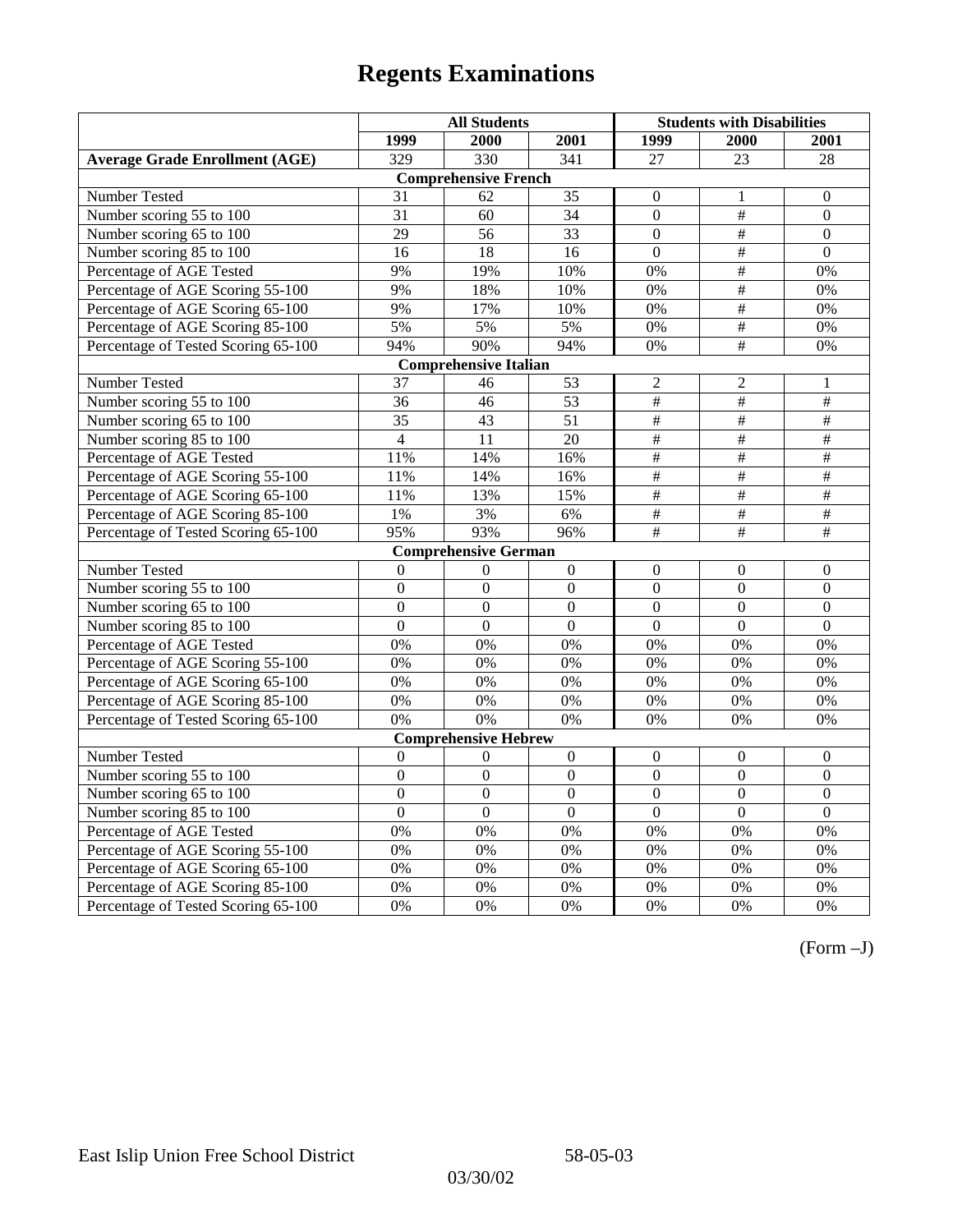|                                       | <b>All Students</b> |                            |                  | <b>Students with Disabilities</b> |                |          |  |  |
|---------------------------------------|---------------------|----------------------------|------------------|-----------------------------------|----------------|----------|--|--|
|                                       | 1999                | 2000                       | 2001             | 1999                              | <b>2000</b>    | 2001     |  |  |
| <b>Average Grade Enrollment (AGE)</b> | 329                 | 330                        | 341              | 27                                | 23             | 28       |  |  |
| <b>Comprehensive Spanish</b>          |                     |                            |                  |                                   |                |          |  |  |
| <b>Number Tested</b>                  | 146                 | 278                        | 191              | $\overline{2}$                    | 9              | 11       |  |  |
| Number scoring 55 to 100              | 144                 | 274                        | 187              | #                                 | 9              | 11       |  |  |
| Number scoring 65 to 100              | 143                 | 252                        | 182              | #                                 | 5              | 10       |  |  |
| Number scoring 85 to 100              | 98                  | 79                         | 105              | #                                 | $\theta$       |          |  |  |
| Percentage of AGE Tested              | 44%                 | 84%                        | 56%              | #                                 | 39%            | 39%      |  |  |
| Percentage of AGE Scoring 55-100      | 44%                 | 83%                        | 55%              | #                                 | 39%            | 39%      |  |  |
| Percentage of AGE Scoring 65-100      | 43%                 | 76%                        | 53%              | #                                 | 22%            | 36%      |  |  |
| Percentage of AGE Scoring 85-100      | 30%                 | 24%                        | 31%              | #                                 | 0%             | 4%       |  |  |
| Percentage of Tested Scoring 65-100   | 98%                 | 91%                        | 95%              | #                                 | 56%            | 91%      |  |  |
|                                       |                     | <b>Comprehensive Latin</b> |                  |                                   |                |          |  |  |
| Number Tested                         | $\overline{0}$      | 0                          | $\theta$         | $\overline{0}$                    | $\overline{0}$ | $\Omega$ |  |  |
| Number scoring 55 to 100              | $\mathbf{0}$        | $\theta$                   | $\boldsymbol{0}$ | $\overline{0}$                    | $\overline{0}$ | $\Omega$ |  |  |
| Number scoring 65 to 100              | $\mathbf{0}$        | $\boldsymbol{0}$           | $\theta$         | $\theta$                          | $\theta$       | $\Omega$ |  |  |
| Number scoring 85 to 100              | $\theta$            | $\theta$                   | $\Omega$         | $\theta$                          | $\Omega$       | $\Omega$ |  |  |
| Percentage of AGE Tested              | 0%                  | 0%                         | 0%               | 0%                                | 0%             | 0%       |  |  |
| Percentage of AGE Scoring 55-100      | 0%                  | 0%                         | 0%               | 0%                                | 0%             | 0%       |  |  |
| Percentage of AGE Scoring 65-100      | 0%                  | 0%                         | 0%               | 0%                                | 0%             | 0%       |  |  |
| Percentage of AGE Scoring 85-100      | 0%                  | 0%                         | 0%               | $0\%$                             | 0%             | $0\%$    |  |  |
| Percentage of Tested Scoring 65-100   | 0%                  | 0%                         | 0%               | 0%                                | 0%             | 0%       |  |  |

(Form – K)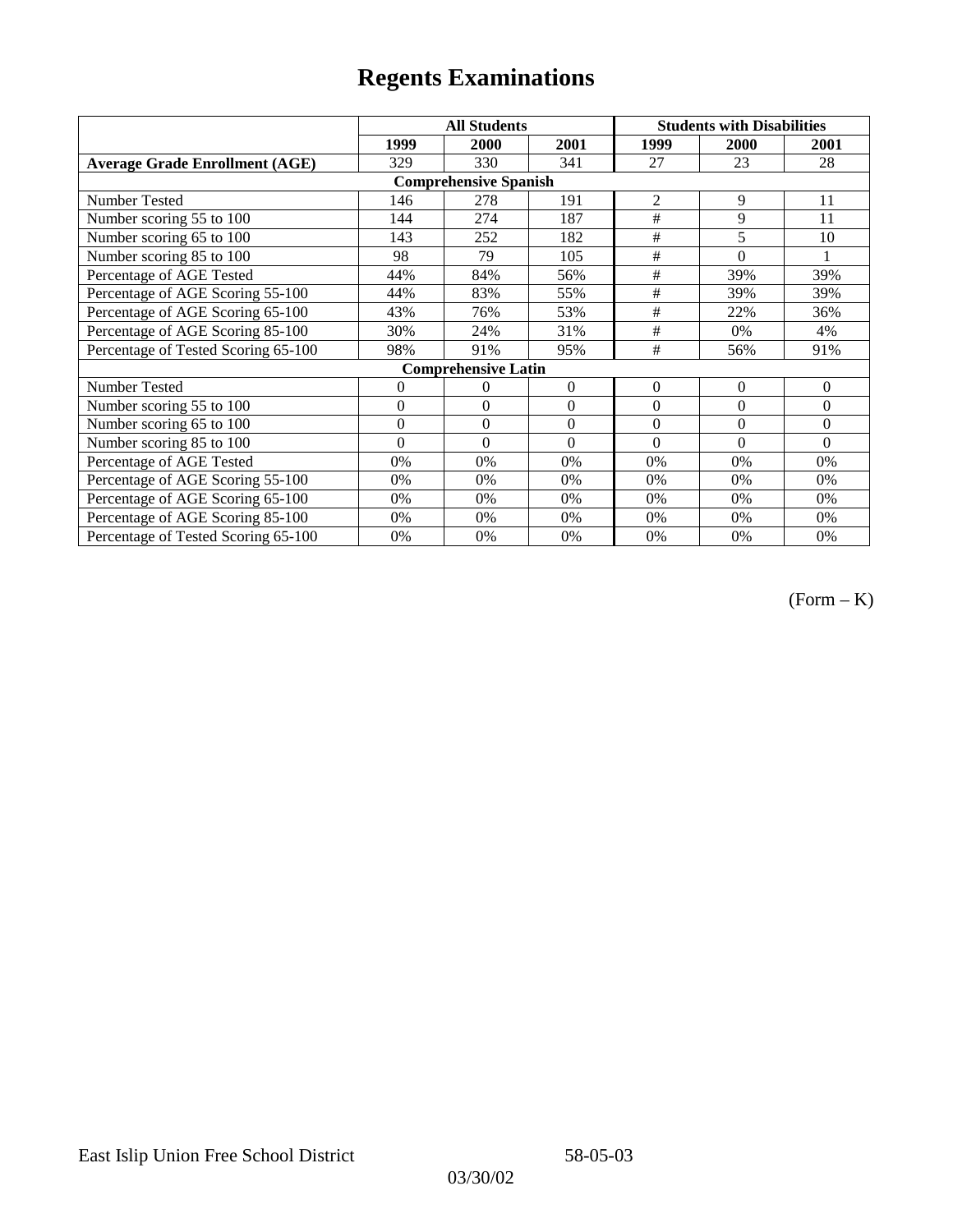|                                       | <b>All Students</b>                   |         |                | <b>Students with Disabilities</b> |                |                  |  |  |
|---------------------------------------|---------------------------------------|---------|----------------|-----------------------------------|----------------|------------------|--|--|
|                                       | 1999                                  | 2000    | 2001           | 1999                              | 2000           | 2001             |  |  |
| <b>Average Grade Enrollment (AGE)</b> | 329                                   | 330     | 341            | 27                                | 23             | 28               |  |  |
|                                       |                                       | Math II |                |                                   |                |                  |  |  |
| Number Tested                         | 361                                   | 379     | 392            | 23                                | 22             | 15               |  |  |
| Number scoring 55 to 100              | 293                                   | 316     | 302            | 17                                | 12             | 9                |  |  |
| Number scoring 65 to 100              | 241                                   | 289     | 277            | 12                                | 11             | $\overline{8}$   |  |  |
| Number scoring 85 to 100              | 118                                   | 134     | 127            |                                   | $\overline{4}$ | 1                |  |  |
| Percentage of AGE Tested              | 110%                                  | 115%    | 115%           | 85%                               | 96%            | 54%              |  |  |
| Percentage of AGE Scoring 55-100      | 89%                                   | 96%     | 89%            | 63%                               | 52%            | 32%              |  |  |
| Percentage of AGE Scoring 65-100      | 73%                                   | 88%     | 81%            | 44%                               | 48%            | 29%              |  |  |
| Percentage of AGE Scoring 85-100      | 36%                                   | 41%     | 37%            | 4%                                | 17%            | 4%               |  |  |
| Percentage of Tested Scoring 65-100   | 67%                                   | 76%     | 71%            | 52%                               | 50%            | 53%              |  |  |
| Math III                              |                                       |         |                |                                   |                |                  |  |  |
| Number Tested                         | 151                                   | 213     | 234            | 3                                 | $\overline{4}$ | 5                |  |  |
| Number scoring 55 to 100              | 146                                   | 192     | 194            | $\overline{\#}$                   | $\#$           | 3                |  |  |
| Number scoring 65 to 100              | 139                                   | 181     | 177            | $\#$                              | $\#$           | 3                |  |  |
| Number scoring 85 to 100              | 62                                    | 64      | 74             | $\#$                              | $\#$           | $\overline{2}$   |  |  |
| Percentage of AGE Tested              | 46%                                   | 65%     | 69%            | $\#$                              | $\#$           | 18%              |  |  |
| Percentage of AGE Scoring 55-100      | 44%                                   | 58%     | 57%            | $\#$                              | $\#$           | 11%              |  |  |
| Percentage of AGE Scoring 65-100      | 42%                                   | 55%     | 52%            | $\#$                              | $\#$           | 11%              |  |  |
| Percentage of AGE Scoring 85-100      | 19%                                   | 19%     | 22%            | $\#$                              | $\#$           | 7%               |  |  |
| Percentage of Tested Scoring 65-100   | 92%                                   | 85%     | 76%            | $\overline{\#}$                   | #              | 60%              |  |  |
|                                       | Math B (first administered June 2001) |         |                |                                   |                |                  |  |  |
| Number Tested                         |                                       |         | $\mathbf{0}$   |                                   |                | $\mathbf{0}$     |  |  |
| Number scoring 55 to 100              |                                       |         | $\overline{0}$ |                                   |                | $\boldsymbol{0}$ |  |  |
| Number scoring 65 to 100              |                                       |         | $\mathbf{0}$   |                                   |                | $\boldsymbol{0}$ |  |  |
| Number scoring 85 to 100              |                                       |         | $\overline{0}$ |                                   |                | $\boldsymbol{0}$ |  |  |
| Percentage of AGE Tested              |                                       |         | 0%             |                                   |                | $0\%$            |  |  |
| Percentage of AGE Scoring 55-100      |                                       |         | 0%             |                                   |                | $0\%$            |  |  |
| Percentage of AGE Scoring 65-100      |                                       |         | 0%             |                                   |                | $0\%$            |  |  |
| Percentage of AGE Scoring 85-100      |                                       |         | 0%             |                                   |                | $0\%$            |  |  |
| Percentage of Tested Scoring 65-100   |                                       |         | 0%             |                                   |                | 0%               |  |  |

 $(Form - L)$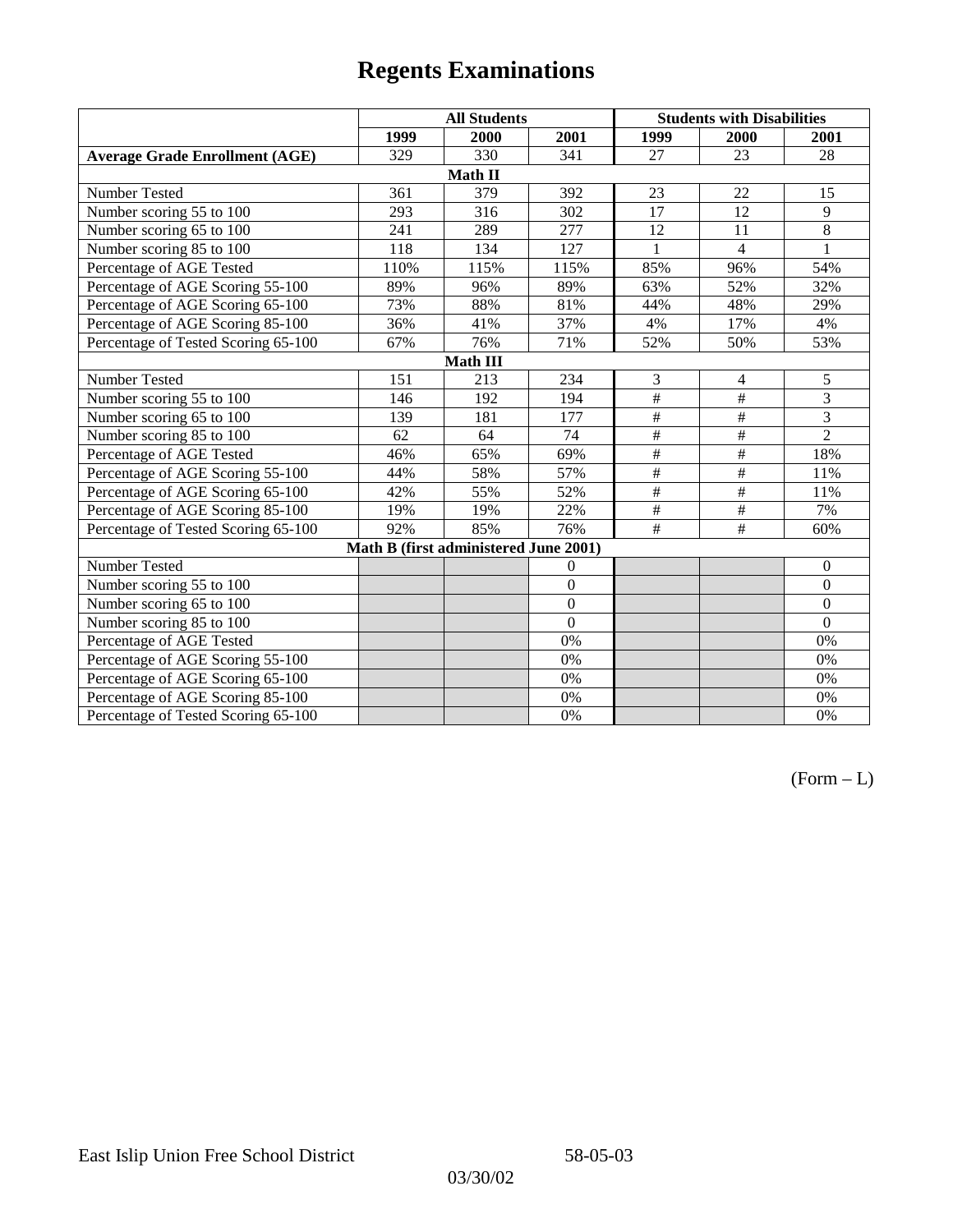|                                                                | <b>All Students</b>                             |                |                 | <b>Students with Disabilities</b> |                  |                                       |  |  |
|----------------------------------------------------------------|-------------------------------------------------|----------------|-----------------|-----------------------------------|------------------|---------------------------------------|--|--|
|                                                                | 1999                                            | 2000           | 2001            | 1999                              | 2000             | 2001                                  |  |  |
| <b>Average Grade Enrollment (AGE)</b>                          | 329                                             | 330            | 341             | 27                                | 23               | 28                                    |  |  |
| Earth Science (last administered January 2001)                 |                                                 |                |                 |                                   |                  |                                       |  |  |
| Number Tested                                                  | 31                                              | $\Omega$       | 47              | $\mathbf{0}$                      | $\theta$         | 1                                     |  |  |
| Number scoring 55 to 100                                       | 31                                              | $\mathbf{0}$   | 40              | $\mathbf{0}$                      | $\boldsymbol{0}$ | $\overline{\#}$                       |  |  |
| Number scoring 65 to 100                                       | 31                                              | $\theta$       | 24              | $\Omega$                          | $\theta$         | $\overline{\ddot{}}$                  |  |  |
| Number scoring 85 to 100                                       | $\overline{30}$                                 | $\overline{0}$ | 3               | $\overline{0}$                    | $\overline{0}$   | $\#$                                  |  |  |
| Percentage of AGE Tested                                       | 9%                                              | 0%             | 14%             | 0%                                | 0%               | $\overline{\#}$                       |  |  |
| Percentage of AGE Scoring 55-100                               | 9%                                              | 0%             | 12%             | 0%                                | 0%               | $\#$                                  |  |  |
| Percentage of AGE Scoring 65-100                               | 9%                                              | 0%             | 7%              | 0%                                | 0%               | $\overline{\#}$                       |  |  |
| Percentage of AGE Scoring 85-100                               | 9%                                              | 0%             | 1%              | 0%                                | 0%               | $\#$                                  |  |  |
| Percentage of Tested Scoring 65-100                            | 100%                                            | 0%             | 51%             | $\overline{0\%}$                  | $0\%$            | $\overline{\#}$                       |  |  |
| Physical Setting: Earth Science (first administered June 2001) |                                                 |                |                 |                                   |                  |                                       |  |  |
| Number Tested                                                  |                                                 |                | 344             |                                   |                  | 11                                    |  |  |
| Number scoring 55 to 100                                       |                                                 |                | 333             |                                   |                  | $8\,$                                 |  |  |
| Number scoring 65 to 100                                       |                                                 |                | 317             |                                   |                  | 8                                     |  |  |
| Number scoring 85 to 100                                       |                                                 |                | 134             |                                   |                  | 4                                     |  |  |
| Percentage of AGE Tested                                       |                                                 |                | 101%            |                                   |                  | 39%                                   |  |  |
| Percentage of AGE Scoring 55-100                               |                                                 |                | 98%             |                                   |                  | 29%                                   |  |  |
| Percentage of AGE Scoring 65-100                               |                                                 |                | 93%             |                                   |                  | 29%                                   |  |  |
| Percentage of AGE Scoring 85-100                               |                                                 |                | 39%             |                                   |                  | 14%                                   |  |  |
| Percentage of Tested Scoring 65-100                            |                                                 |                | 92%             |                                   |                  | 73%                                   |  |  |
|                                                                | <b>Biology (last administered January 2001)</b> |                |                 |                                   |                  |                                       |  |  |
| Number Tested                                                  | 337                                             | 419            | 94              | 26                                | 29               | 9                                     |  |  |
| Number scoring 55 to 100                                       | 319                                             | 366            | 54              | 17                                | 20               | $\overline{2}$                        |  |  |
| Number scoring 65 to 100                                       | 271                                             | 311            | 28              | 13                                | 13               | $\overline{2}$                        |  |  |
| Number scoring 85 to 100                                       | 62                                              | 84             | 1               | $\mathbf{1}$                      | $\overline{4}$   | $\overline{0}$                        |  |  |
| Percentage of AGE Tested                                       | 102%                                            | 127%           | 28%             | 96%                               | 126%             | 32%                                   |  |  |
| Percentage of AGE Scoring 55-100                               | 97%                                             | 111%           | 16%             | 63%                               | 87%              | 7%                                    |  |  |
| Percentage of AGE Scoring 65-100                               | 82%                                             | 94%            | 8%              | 48%                               | 57%              | 7%                                    |  |  |
| Percentage of AGE Scoring 85-100                               | 19%                                             | 25%            | 0%              | 4%                                | 17%              | 0%                                    |  |  |
| Percentage of Tested Scoring 65-100                            | 80%                                             | 74%            | 30%             | 50%                               | 45%              | 22%                                   |  |  |
| <b>Chemistry</b>                                               |                                                 |                |                 |                                   |                  |                                       |  |  |
| Number Tested                                                  | 161                                             | 187            | 225             | $\overline{c}$                    | 1                | 5                                     |  |  |
| Number scoring 55 to 100                                       | 160                                             | 185            | 212             | $\overline{+}$                    | $\#$             | $\overline{4}$                        |  |  |
| Number scoring 65 to 100                                       | 150                                             | 158            | 190             | $\overline{\#}$                   | $\#$             | $\overline{3}$                        |  |  |
| Number scoring 85 to 100                                       | $\overline{74}$                                 | 52             | $\overline{58}$ | $\#$                              | $\#$             | $\overline{0}$                        |  |  |
| Percentage of AGE Tested                                       | 49%                                             | 57%            | 66%             | $\frac{1}{2}$                     | $\frac{1}{2}$    | 18%                                   |  |  |
| Percentage of AGE Scoring 55-100                               | 49%                                             | 56%            | 62%             | $\#$                              | $\#$             | 14%                                   |  |  |
| Percentage of AGE Scoring 65-100                               | 46%                                             | 48%            | 56%             | $\#$                              | $\#$             | 11%                                   |  |  |
| Percentage of AGE Scoring 85-100                               | 22%                                             | 16%            | 17%             | $\#$                              | $\#$             | 0%                                    |  |  |
| Percentage of Tested Scoring 65-100                            | 93%                                             | 84%            | 84%             | $\overline{\#}$                   | $\overline{\#}$  | 60%<br>$(T_{\rm ex})$<br>$\mathbf{A}$ |  |  |

 $(Form - M)$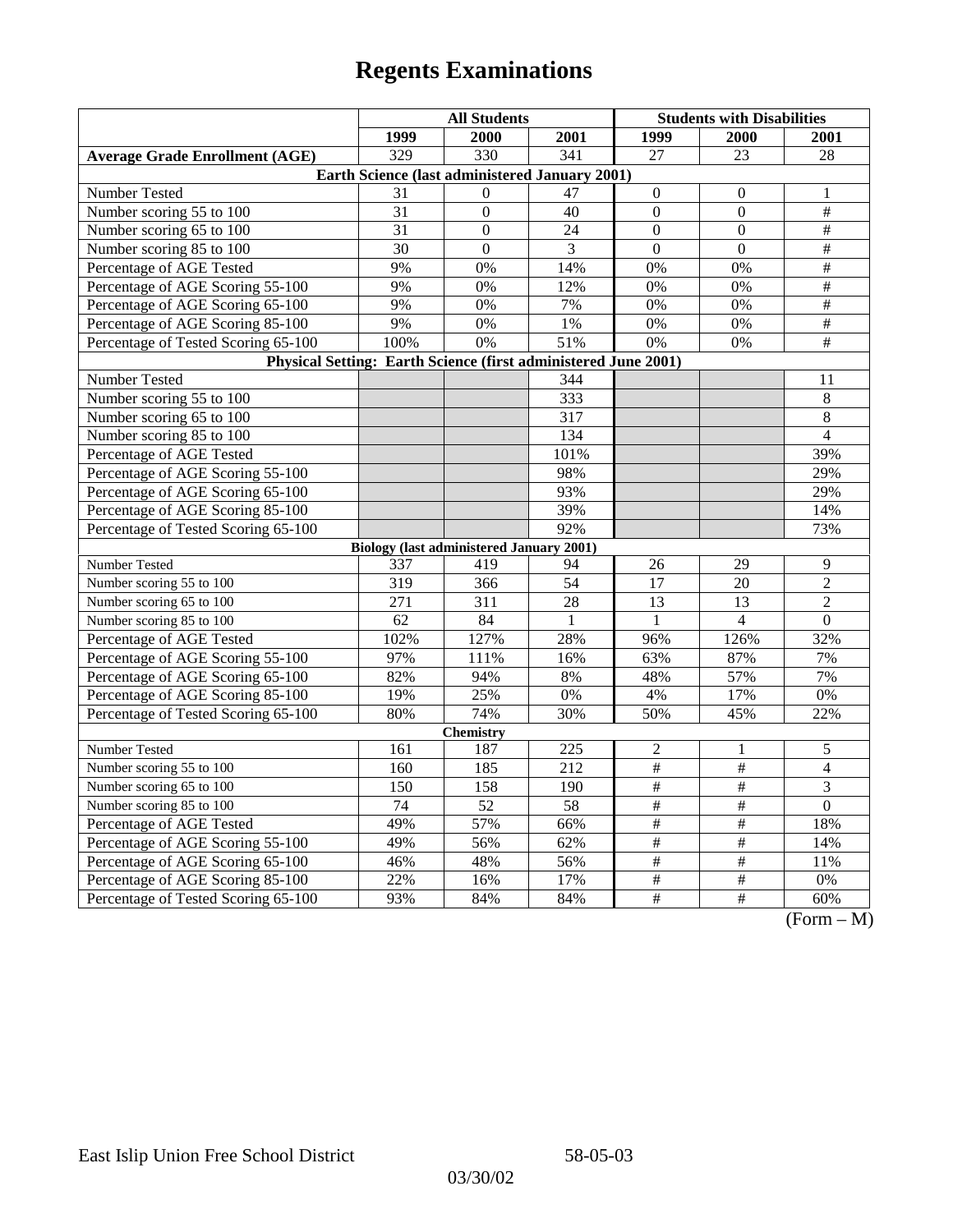|                                                   | <b>All Students</b> |      |      | <b>Students with Disabilities</b> |      |                |  |  |
|---------------------------------------------------|---------------------|------|------|-----------------------------------|------|----------------|--|--|
|                                                   | 1999                | 2000 | 2001 | 1999                              | 2000 | 2001           |  |  |
| <b>Average Grade Enrollment (AGE)</b>             | 329                 | 330  | 341  | 27                                | 23   | 28             |  |  |
| Living Environment (first administered June 2001) |                     |      |      |                                   |      |                |  |  |
| Number Tested                                     |                     |      | 366  |                                   |      | 37             |  |  |
| Number scoring 55 to 100                          |                     |      | 348  |                                   |      | 26             |  |  |
| Number scoring 65 to 100                          |                     |      | 329  |                                   |      | 19             |  |  |
| Number scoring 85 to 100                          |                     |      | 72   |                                   |      | $\overline{2}$ |  |  |
| Percentage of AGE Tested                          |                     |      | 107% |                                   |      | 132%           |  |  |
| Percentage of AGE Scoring 55-100                  |                     |      | 102% |                                   |      | 93%            |  |  |
| Percentage of AGE Scoring 65-100                  |                     |      | 96%  |                                   |      | 68%            |  |  |
| Percentage of AGE Scoring 85-100                  |                     |      | 21%  |                                   |      | 7%             |  |  |
| Percentage of Tested Scoring 65-100               |                     |      | 90%  |                                   |      | 51%            |  |  |
| <b>Physics</b>                                    |                     |      |      |                                   |      |                |  |  |
| Number Tested                                     | 60                  | 78   | 57   | $\mathbf{0}$                      | 1    | 1              |  |  |
| Number scoring 55 to 100                          | 58                  | 77   | 57   | $\Omega$                          | #    | #              |  |  |
| Number scoring 65 to 100                          | 53                  | 72   | 55   | $\Omega$                          | #    | #              |  |  |
| Number scoring 85 to 100                          | 16                  | 36   | 19   | $\Omega$                          | #    | #              |  |  |
| Percentage of AGE Tested                          | 18%                 | 24%  | 17%  | 0%                                | #    | #              |  |  |
| Percentage of AGE Scoring 55-100                  | 18%                 | 23%  | 17%  | $0\%$                             | $\#$ | #              |  |  |
| Percentage of AGE Scoring 65-100                  | 16%                 | 22%  | 16%  | 0%                                | #    | #              |  |  |
| Percentage of AGE Scoring 85-100                  | 5%                  | 11%  | 6%   | 0%                                | #    | #              |  |  |
| Percentage of Tested Scoring 65-100               | 88%                 | 92%  | 96%  | 0%                                | #    | #              |  |  |

 $(Form - N)$